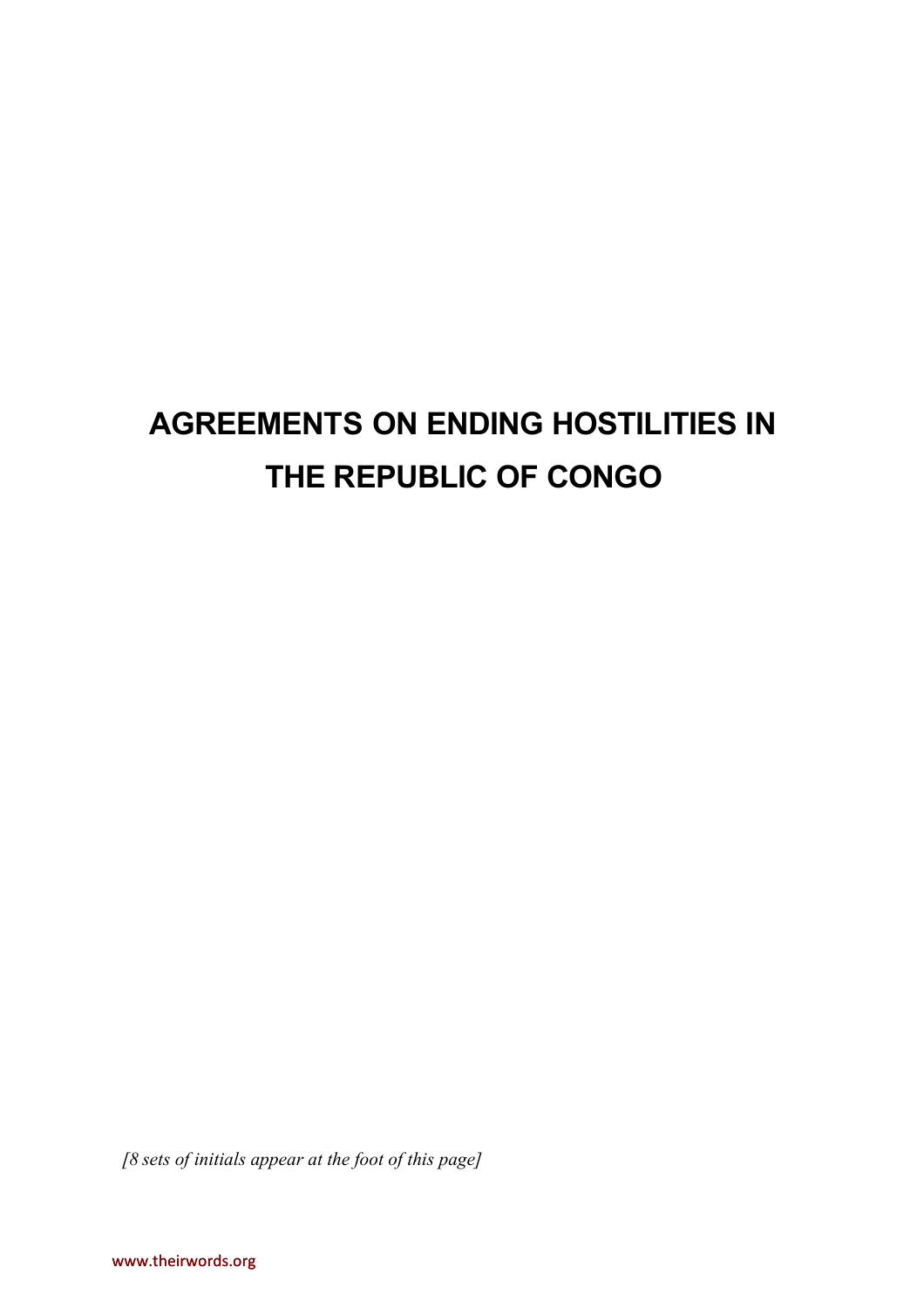## **Introduction**

The stakeholders in this agreement are convinced that one of the necessary conditions for establishing lasting peace in our country is the non-resort of arms, without exception, to resolve political conflicts.

From now on, this agreement aims to record all relevant clauses for ending hostilities and the effects resulting thereof.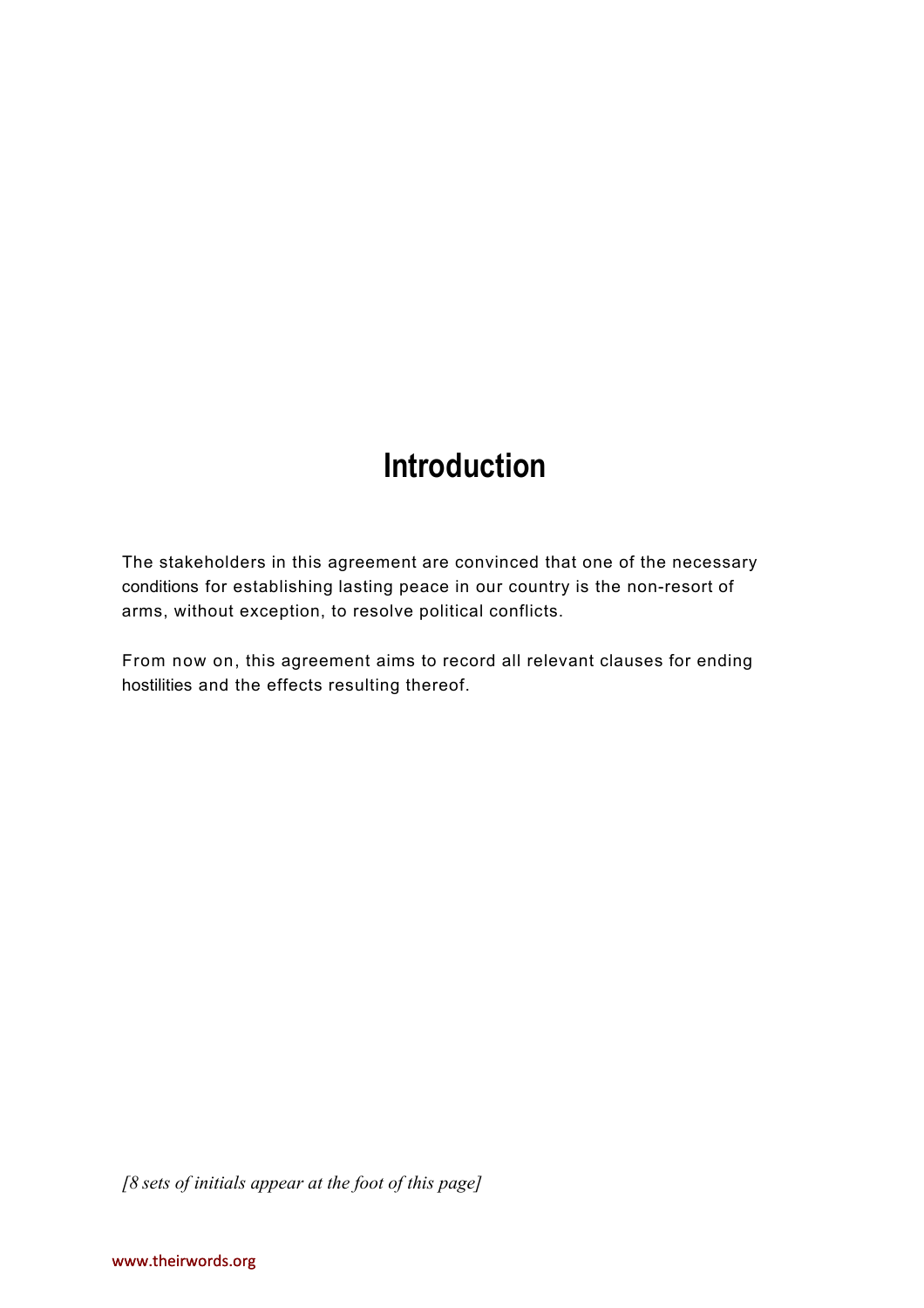## *AGREEMENT ON ENDING HOSTILITIES IN THE REPUBLIC OF CONGO*

- Convinced that without peace, our country, the Congo, cannot preserve and consolidate national unity and promote democracy and development.
- Convinced that only dialogue and the non-resort of arms, without exception, can lead to a lasting solution for our country's internal and external conflicts.
- Convinced that the restoration of peace can be preserved through:

1 – Putting an unconditional end to armed clashes between different militias and government forces in our country, as well as every form of violence;

2 - The promulgation of an amnesty law for armed groups of former militias, having laid down their arms;

3 - The rescue of people in danger in the forest regions of Pool, Bouenza, Lekoumou, and Niari;

4 - The return to normal democratic society in our country.

#### **We, the undersigned, acting on behalf of:**

- 1. The High Command of the Security Forces
- 2. Armed Factions, including:
	- − The Cobras
	- − National Movement for the Liberation of Congo (M.N.L.C.)
	- − The New National Movement for the Liberation of Congo (M.N.L.C.R.)
	- − Bana Dol
	- − Résistance Sud Sud
	- − Ninjas
- 3. Facilitators:
	- − Monitoring Commission of the Douala Appeal (CSAD) ;
	- − World Peace Council Africa Area/Congolese Federation of NGOs, Development Foundations and Associations (CMPZA/FECON DE).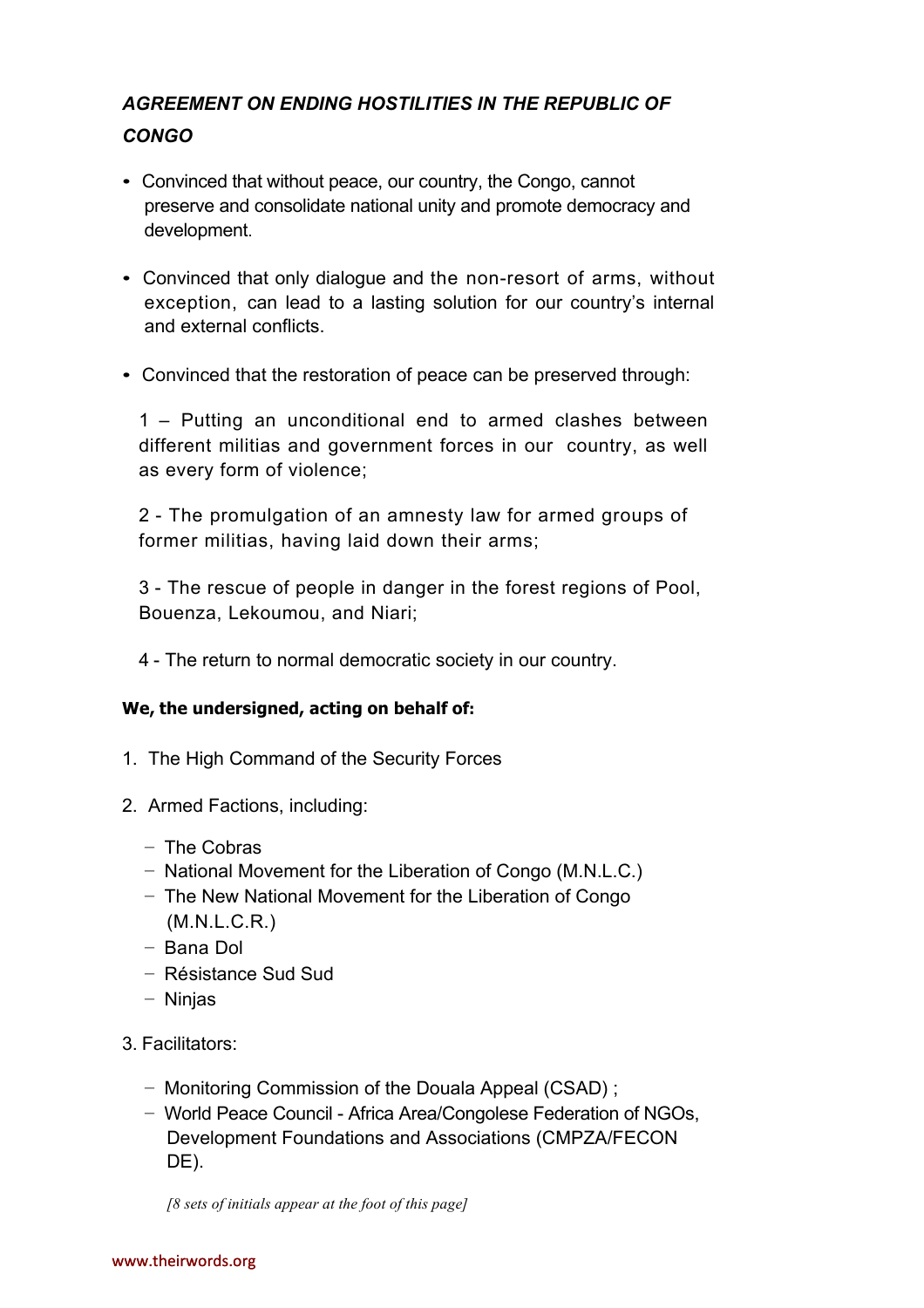#### Agree as follows**:**

(a) The adoption and promulgation of an amnesty law for armed groups of former militias having laid down their arms.

(b) An end to hostilities throughout the national territory and particularly in the regions of Pool, Bouenza, Lekoumou, and Niari.

(c) The redeployment of the Security Forces in villages, towns, roads, railways, airports, and ports.

(d) The demilitarisation of political parties, movements, and associations.

(e) The free movement of people and goods, as well as humanitarian personnel, in conflict zones.

(f) The rehabilitation of public and customary laws in conflict areas.

 $(q)$  Rehabilitation and reintegration into the Security Forces, without consultation, of senior officers, junior officers, NCOs, troops, members of armed factions, and signatories of this agreement, having renounced violence, laid down their arms, and joined the barracks.

(h) The rehabilitation and reintegration of civil servants and other semipublic and government officials, members of the armed factions who are now signatories, having renounced violence, laid down their arms, and joined their respective administrations.

 $(i)$  The rehabilitation and reintegration into schools and universities of pupils and students, members of armed factions who are now signatories, having renounced violence, laid down their arms, and rejoined their place of education.

(j) The release of all civilian and military personnel detained because of the war of June 5th 1997 and its resulting effects.

(k) The establishment of a *Monitoring Commission for the agreement on ending hostilities in the Republic of Congo* whose responsibilities and composition are defined in the Appendix.

(I) The collection of all illegally-held weapons, ammunition, and explosives, under the command of the Security Forces and assisted by the signatories.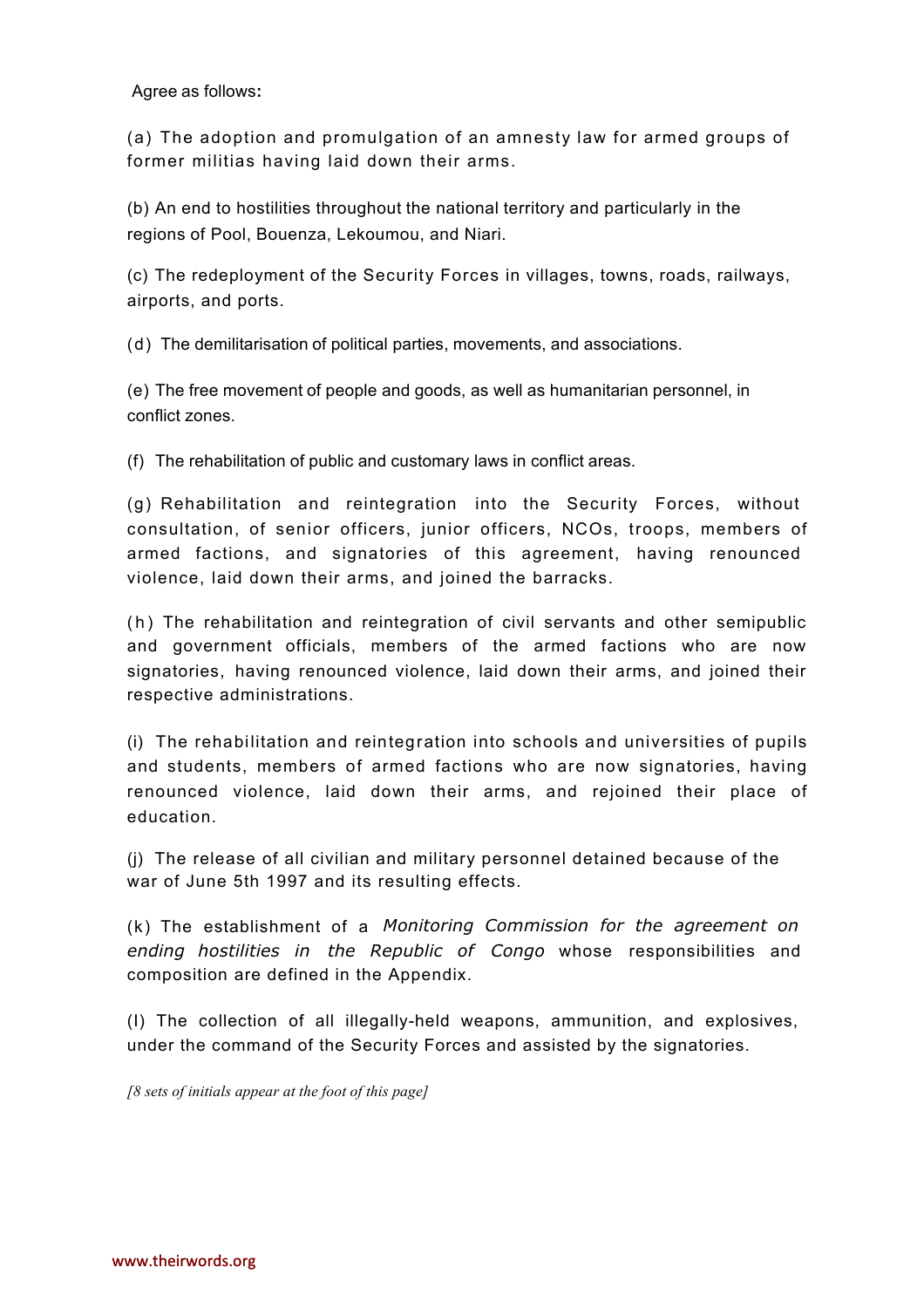## 1 - **FROM OFFICERS OF THE SECURITY FORCES WHO HAVE BELONGED TO ARMED FACTIONS**

*The signatories of this agreement demand:*

(a) The final and unconditional abandonment of the use of war weapons, unless during legal missions prescribed by the competent authorities of the Republic.

(b) The unconditional return to the Congolese Security Forces of willing officers, NCOs, and troops, reprising the same rank they held on June 5th 1997, as from the date this agreement is signed.

(c) The resignation from the Security Forces of all those who have chosen a career in politics, by adhering to one political party in particular. This resignation will be automatic and will come into effect on January 1st 2000.

(d) The surrender of illegally-held military weapons no later than December 15th 1999.

(e) The definitive resignation of membership to an armed faction throughout the national territory.

## **2 - FROM CIVILS SERVANT AND OTHER GOVERNMENT OFFICIALS HAVING BELONGED TO ARMED FACTIONS**

*The signatories of this agreement demand:*

(a) The definitive and unconditional surrender of all illegal weapons held, and their restitution to the Security Forces.

(b) The unconditional return to the ranks of the Civil Service no later than December 15th 1999.

(c) The definitive resignation of any membership of an armed faction throughout the national territory.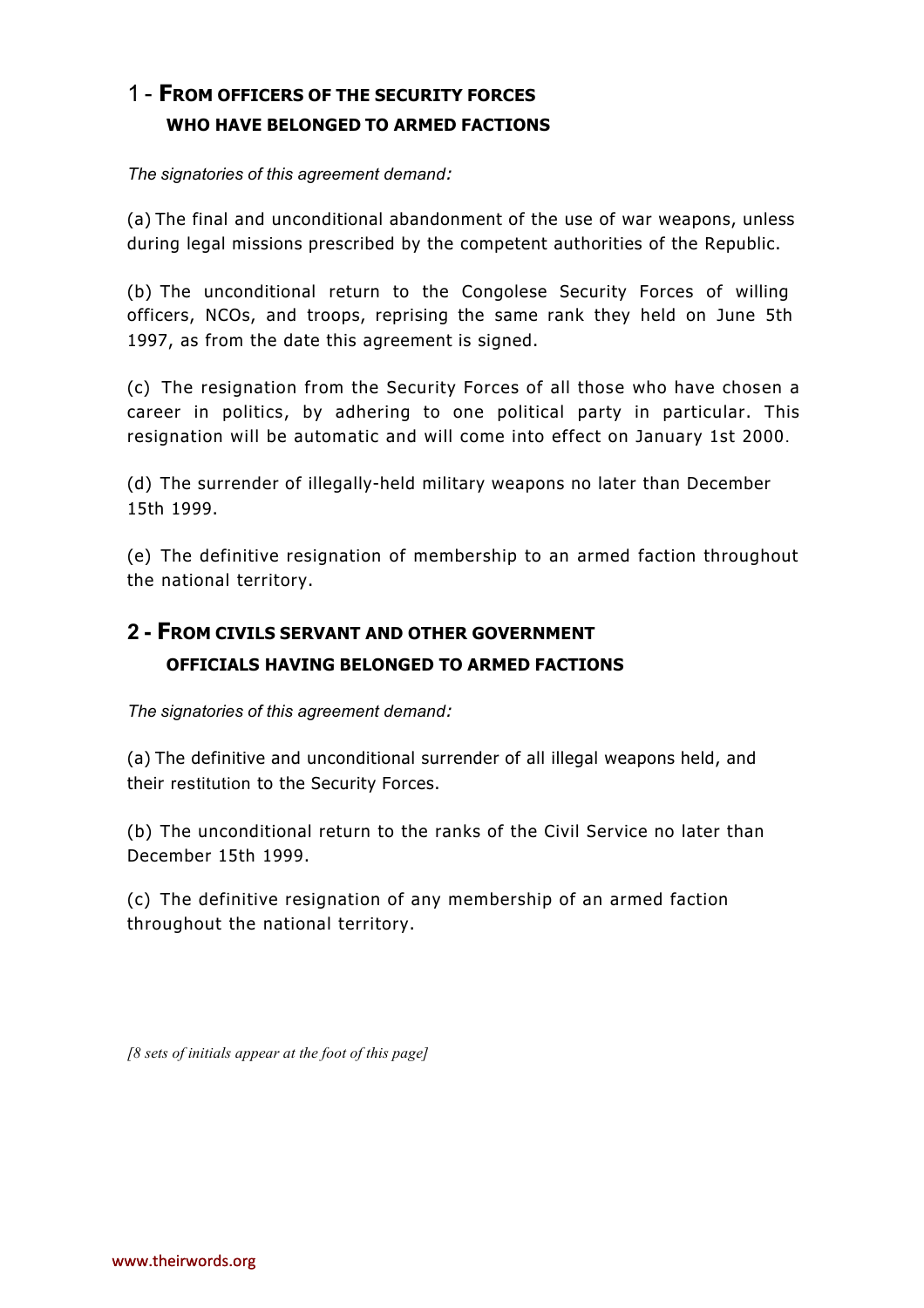## **3 - FROM PUPILS AND STUDENTS BELONGING TO ARMED FORCES**

*The signatories of this agreement demand:*

(a) The definitive and unconditional surrender of all illegal weapons held, and their restitution to the Security Forces.

(b) The unconditional return to their respective schools and universities no later than December 15th 1999.

(c) The definitive resignation of any membership of an armed faction throughout the national territory.

## **4 - FROM OTHER GROUPS OF ARMED FACTIONS THAT**

#### **ARE SIGNATORIES OF THIS AGREEMENT**

*The signatories of this agreement demand:*

(a) The definitive and unconditional surrender of all illegal weapons held, and their restitution to the Security Forces.

(b) An unconditional end to all forms of abuse against Congolese citizens and foreigners living on Republic of Congo territory.

(c) Unconditional contribution to the rescue of populations who risk death in the forest regions of Pool, Bouenza, Lekoumou, Niari, Plateaux and Kouilou, under the command of the Security Forces and assisted by the signatories.

(d) The definitive resignation of any membership of an armed faction throughout the national territory.

(e) Commitment to participate, when necessary, in the reconstruction, rehabilitation, and also the securing, of economic infrastructures.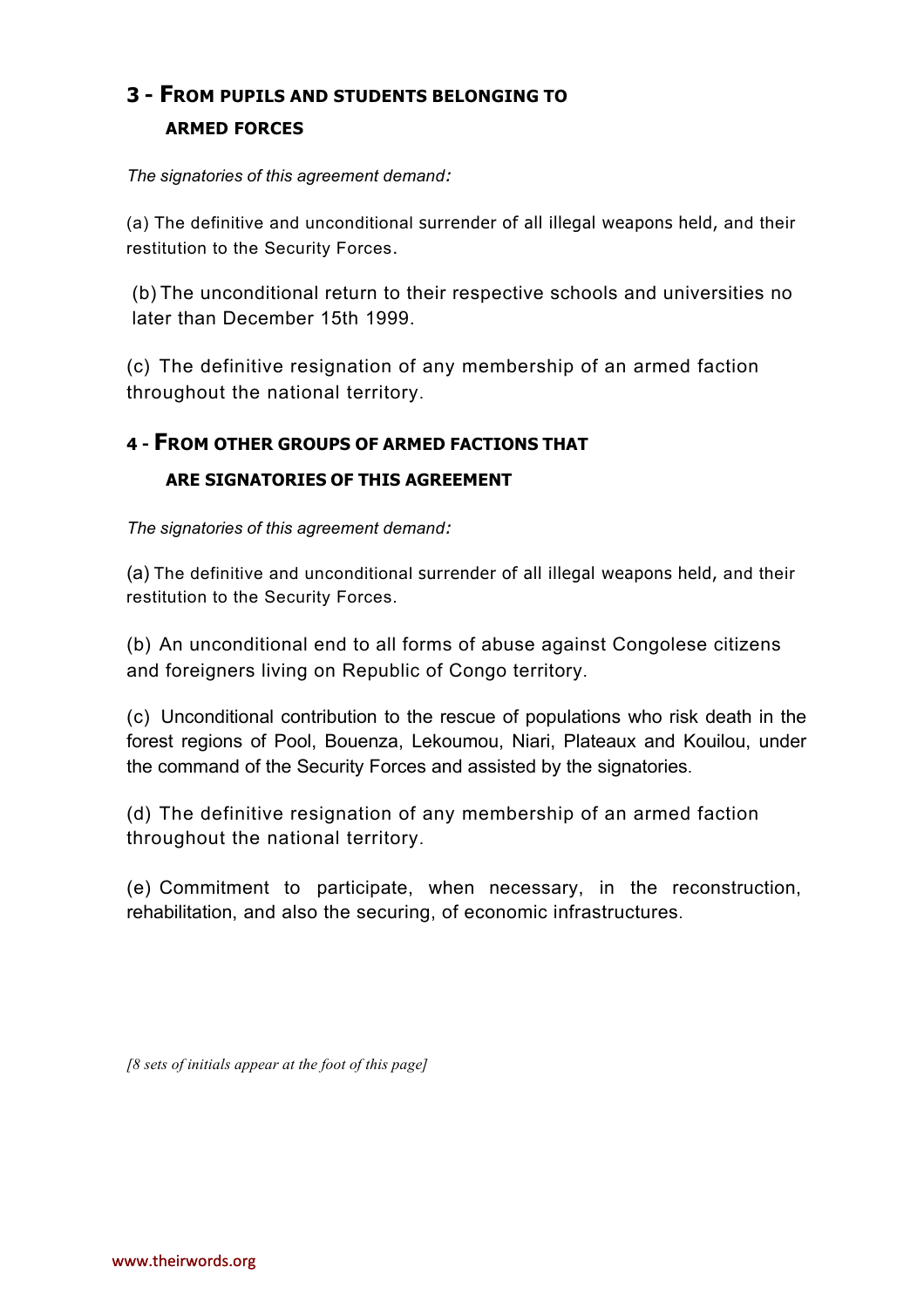## **5 - FROM THE HIGH COMMAND OF THE SECURITY FORCES**

*The signatories of this agreement demand:*

(a) The unconditional reinstatement into the Congolese Security Forces, reprising the same rank they held on June 5th 1997, of soldiers, gendarmes, police, and other civilian personnel, who joined their respective body no later than December 15th 1999, and have returned their weapons.

(b) An end to all military action against the armed factions that are signatories of this agreement, unless in the event that the agreement is breached.

(c) The construction of humanitarian corridors for the evacuation of combatan ts and civilians returning to their habitual place of residence, under the supervision of the *Monitoring Commission for the Agreement on Ending Hostilities in the Republic of Congo*.

(d) Integration into the Security Forces, in accordance with the requirements and abilities of each, of armed militia groups that are signatories of this agreement, having renounced violence and laid down their arms before December 15th 1999.

## **6 - FROM THE MONITORING COMMISSION OF THE DOUALA APPEAL AND THE WORLD PEACE COUNCIL Africa Area/Congolese Federation**

*The signatories of this agreement demand:*

(a) Contribution to the monitoring of the implementation of this agreement.

(b) Contribution to the promotion of each micro-project allowing civilian victims of violence to reintegrate into society.

## **7 – RECOMMENDATIONS FOR THE GOVERNMENT OF THE REPUBLIC**

*The signatories of this agreement make the following recommendations to the Government of the Republic:*

(c) The unconditional reinstatement into the Civil Service, in the respective category and level as at June 5th 1997, and the indiscriminatory assignment of civil servants and other State officials who have surrendered their weapons and joined their respective administrations by December 15th 1999 at the latest.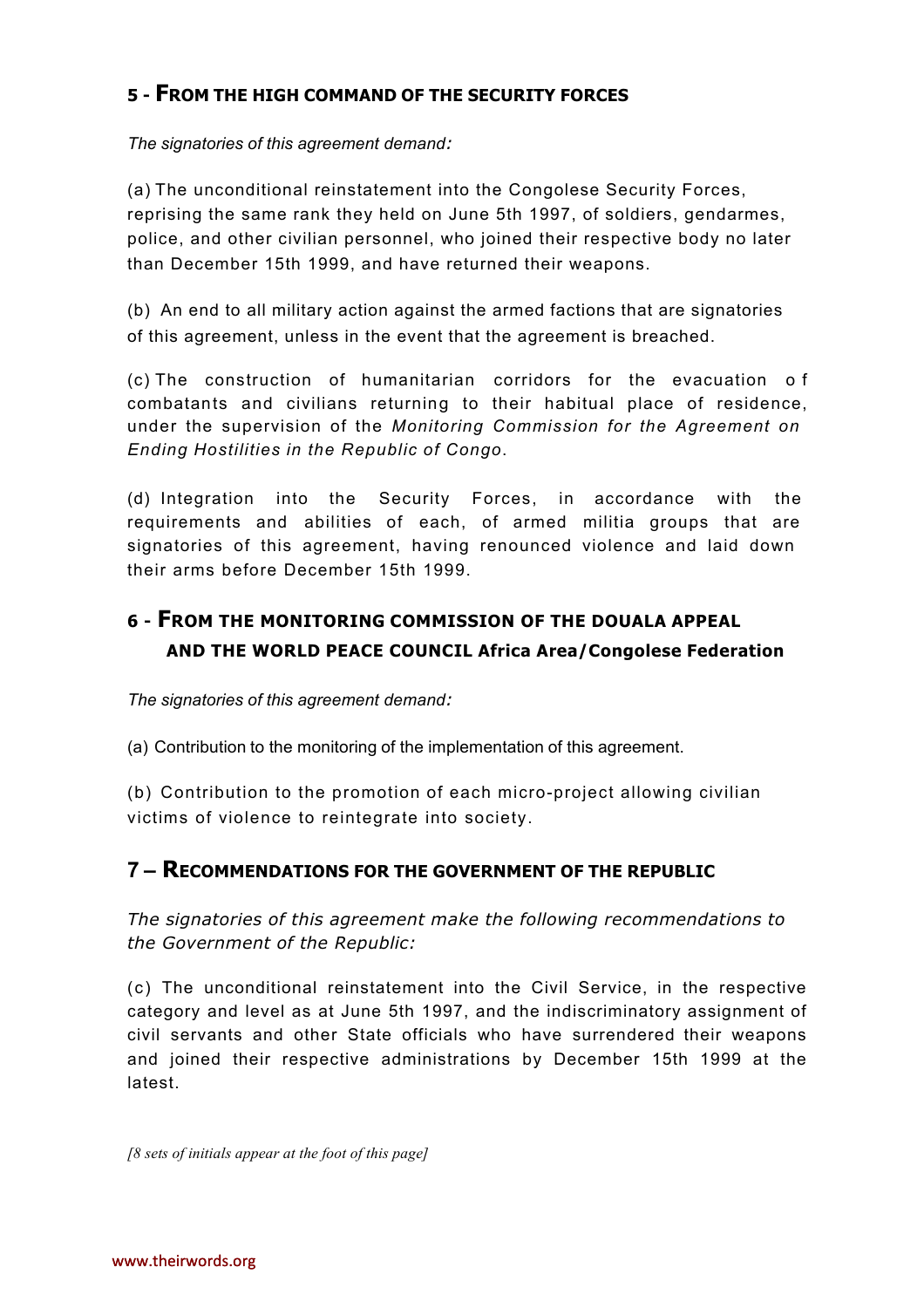(b) The reinstatement of civil servant and servicemen salaries upon work effectively resuming.

(c) The mobilisation of the international community for the massive support of NGOs in micro-projects for the reinstatement and retraining of militiamen and members of armed factions that are now signatories of this agreement, who will have renounced violence and surrendered their weapons by no later than December 15th 1999.

## **8 - RECOMMENDATIONS FOR THE PRESIDENT OF THE REPUBLIC**

*The signatories of this agreement request from the President of the Republic:*

(a) The appointment of a High Authority to promote peace and National Reconciliation.

(b) The facilitation of the implementation of this agreement in Congo's neighbouring countries.

## **9 – SHARED STIPULATIONS**

(a) The signatories of this agreement agree to encourage and integrate all initiatives that contribute to the preservation of peace in the Republic of Congo.

(b) They ask all citizens and organised groups to contribute to the collection of weapons, under the command of the Security Forces and assisted by the signatories.

( c ) They demand that political parties, movements, and associations no longer employ armed branches and recommend to those that have not yet registered with the Home Office to comply with the law.

(d) They proclaim the dissolution of all militias that are signatories of this agreement.

(e) They demand the ban throughout the national territory of coercive acts and reprisals against any person or organised group that adheres to commit to the promotion of peace and national reconciliation.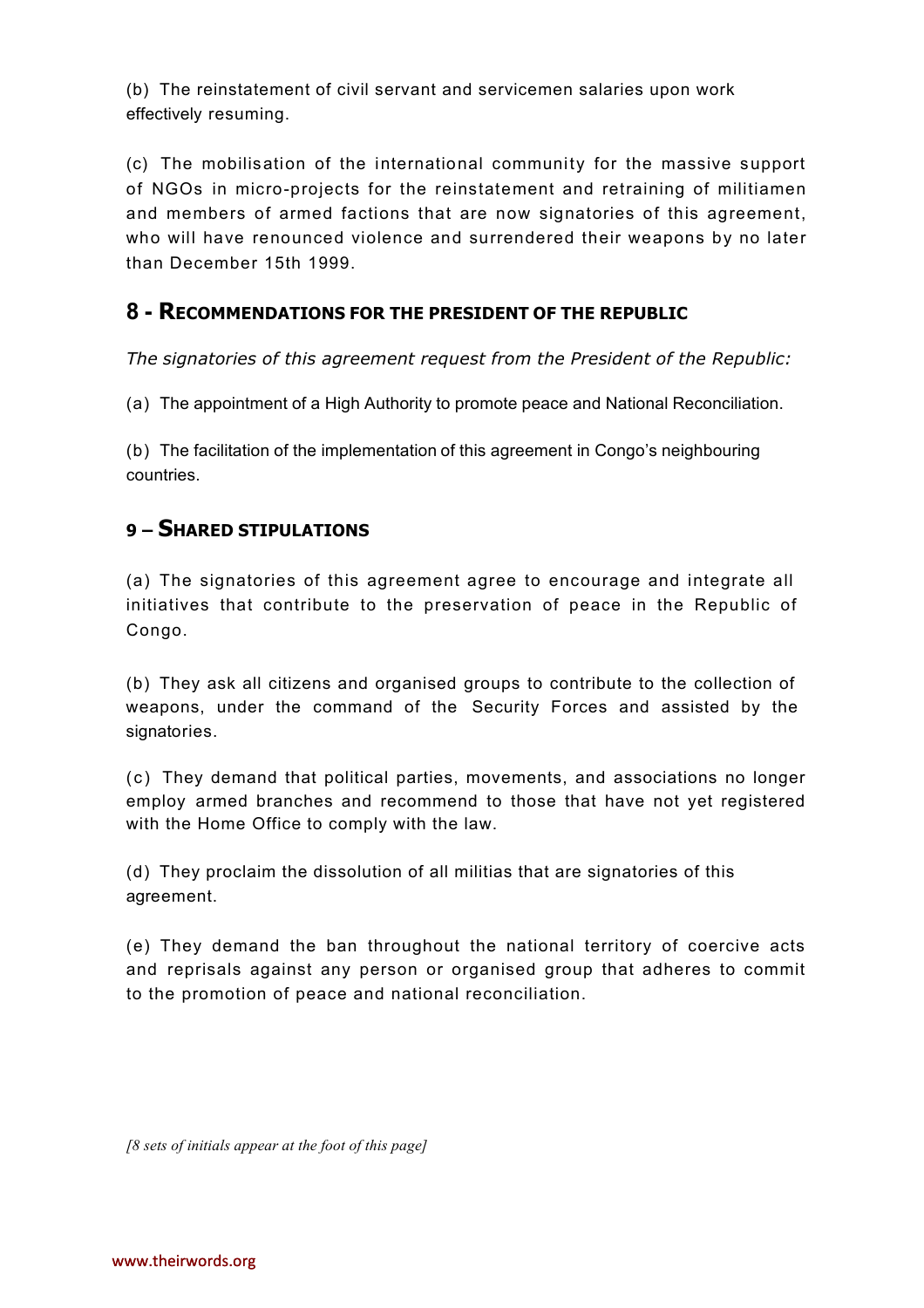## **10 — FINAL STIPULATIONS**

The signatories of this agreement promise to form a united alliance that is capable of opposing all forces that are hostile to peace and national reconciliation, as well as supporters of violence in all its forms.

All the non-signatory parties of the Agreement on Ending Hostilities in the Republic of Congo may join, by no later than December 15th 1999, by submitting written confirmation of their membership to the Monitoring Commission of this agreement.

*Drawn up in Pointe-Noire, on November 16th 1999*

*Signatories*

#### **p.p. the Command of the Security Forces**

General Gilbert Mokoki *[signed]*

**p.p. the Monitoring Commission of the Douala Appeal (Facilitator)**

Marius Mouambenga *[signed]*

**p.p. the Résistance Sud Sud Command**

Fidèle Ngoma Adada *[signed]*

#### **p.p. the Cobras Command**

Faustin Elenga *[signed]*

#### **p.p. the Ninja Command**

Bernard Ntandou *[signed]*

**p.p. the World Peace Council Africa Area/Congo. Fed. (Facilitator)**

#### Vital Balla *[signed]*

#### **p.p. the MNLCR Command**

Martin Ngolo *[signed]*

#### **p.p. the MNLC Command**

Colonel M'Bouissi-Moukoko *[signed]*

#### **p.p. the "Bana Dol" Command**

P/M Jean-Michel Dississa *[signed]*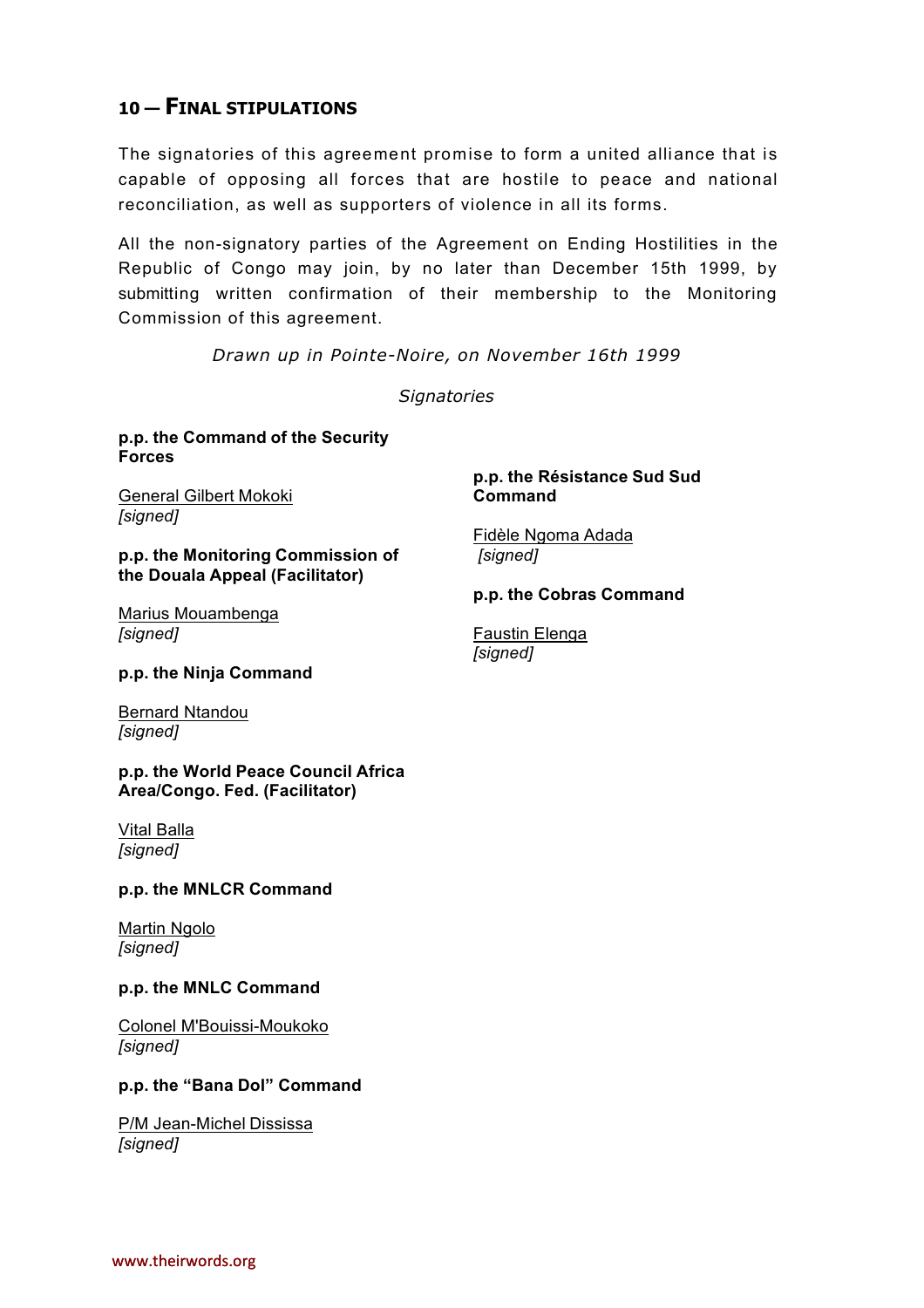REPUBLIC OF CONGO Unity - : - Work - : - Progress

## ANNEX No. 1 THE AGREEMENT ON ENDING HOSTILITIES IN THE REPLUBLIC OF CONGO

*(adopted in Pointe-Noire on November 16th 1999)*

DEED FOR THE CREATION OF A MONITORING COMMISSION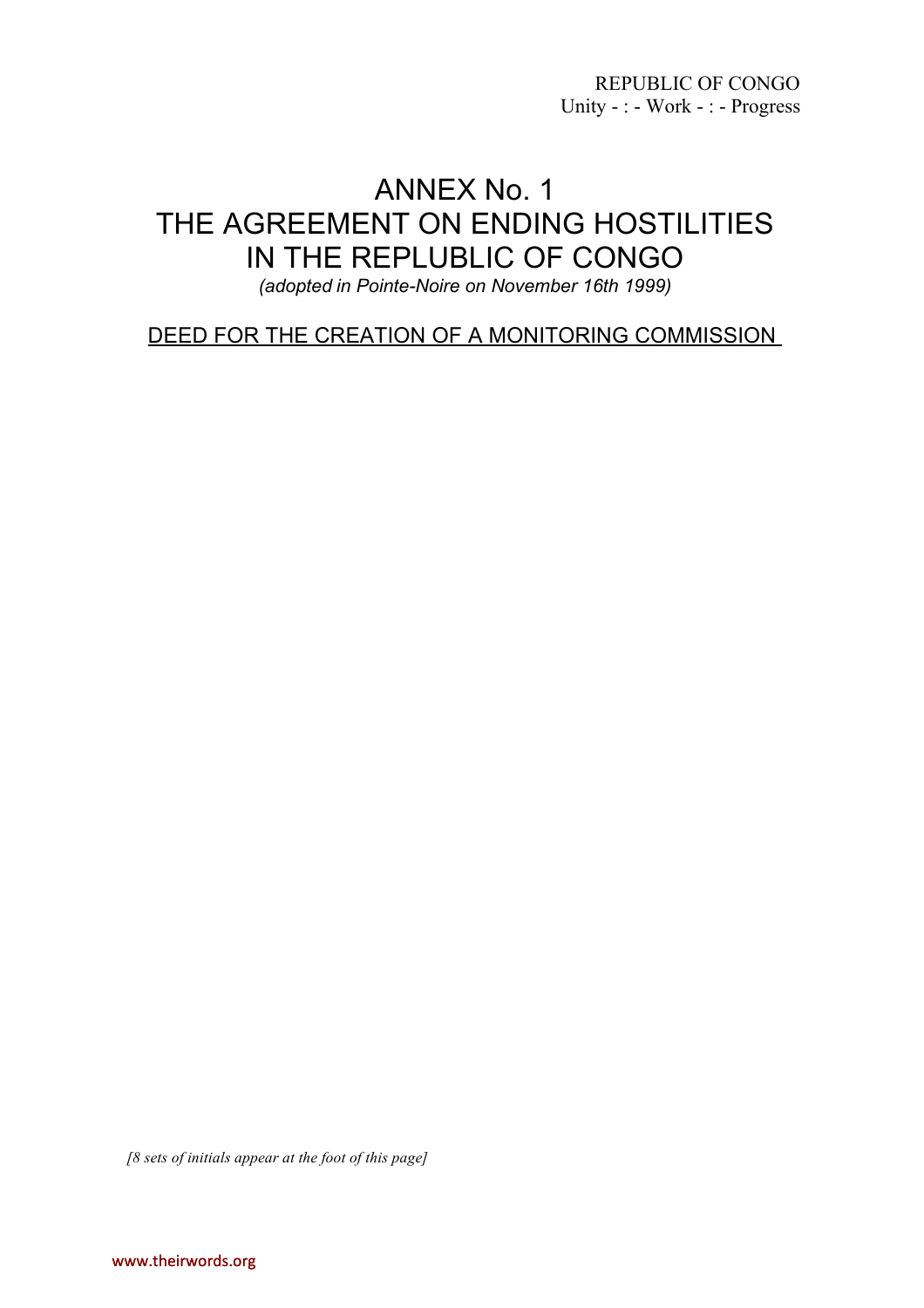Under the *Agreement on Ending Hostilities in the Republic of the Congo*, a Monitoring Commission for the Agreement on Ending Hostilities in the Republic of Congo (French acronym C.S.A.C.H.) has been created

#### **Article 2**

The C.S.A.C.H. is responsible for:

1 - Monitoring the implementation of stipulations adopted in the Agreement on Ending Hostilities in the Republic of Congo, adopted in Pointe-Noire at the meeting between the Security Forces and the Armed Factions, in the presence of the Personnel Representative of the President of the Republic, and Facilitators, members of the Monitoring Commission for the Douala Appeal (CSAD) and the World Peace Council - Africa Area/Congolese Federation of NGOs, and Development Foundations and Associations (CMPZA/DE FECON) respectively.

2 - Continuing the efforts of mobilisation for peace, national reconciliation, and the reconstruction of the Congo, through raising awareness of the armed factions absent from the Pointe-Noire Meeting and the commonalty through the stipulations adopted by the Agreement on Ending Hostilities.

3 - Combating all forms of violence in the Republic of Congo by reporting any behaviour that could jeopardise the willingness to pacify the country, reconcile the nation, and restore every opportunity for development, to the national authorities.

#### **Article 3**

The C.S.A.C.H. is divided into working committees. It makes use of a base, with headquarters in Brazzaville. However, the base may be transferred to any location within the Republic.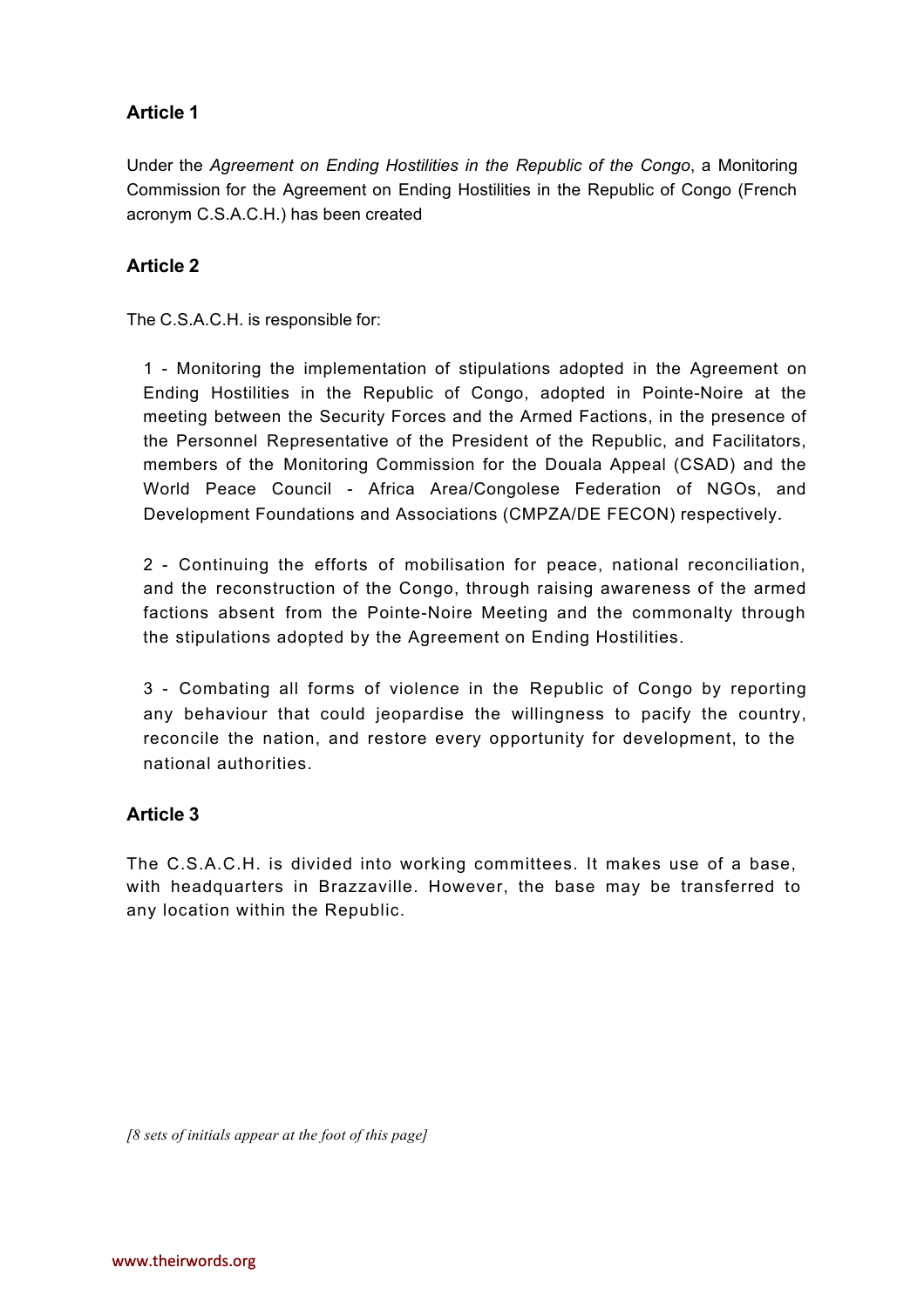The C.S.A.C.H. committees are:

- 1 The Committee for the collection of weapons.
- 2 The Committee for the resettlement of displaced and exiled persons in their habitual place of residence.
- 3 The Committee for the Integration and Reformation of former militiamen who have laid down their arms .
- 4 The Communications Committee.
- 5 The Logistics and Finance Committee.

#### **Article 5**

The operation and structuring of the committees are in conformity with policies and C.S.A.C.H. procedures. However, each Committee can request the services of any individual or administration when necessary.

Each committee remains operational until its prescribed task is complete.

#### **Article 6**

C.S.A.C.H. members are from the following structures:

- Monitoring Commission for the Douala Appeal (C.S.A.D.)
- The World Peace Council Africa Area/Congolese Federation
- The Security Forces
- Armed Factions that are signatories of the Agreement on Ending Hostilities in the Republic of Congo.

Individuals selected for their particular competence can also become members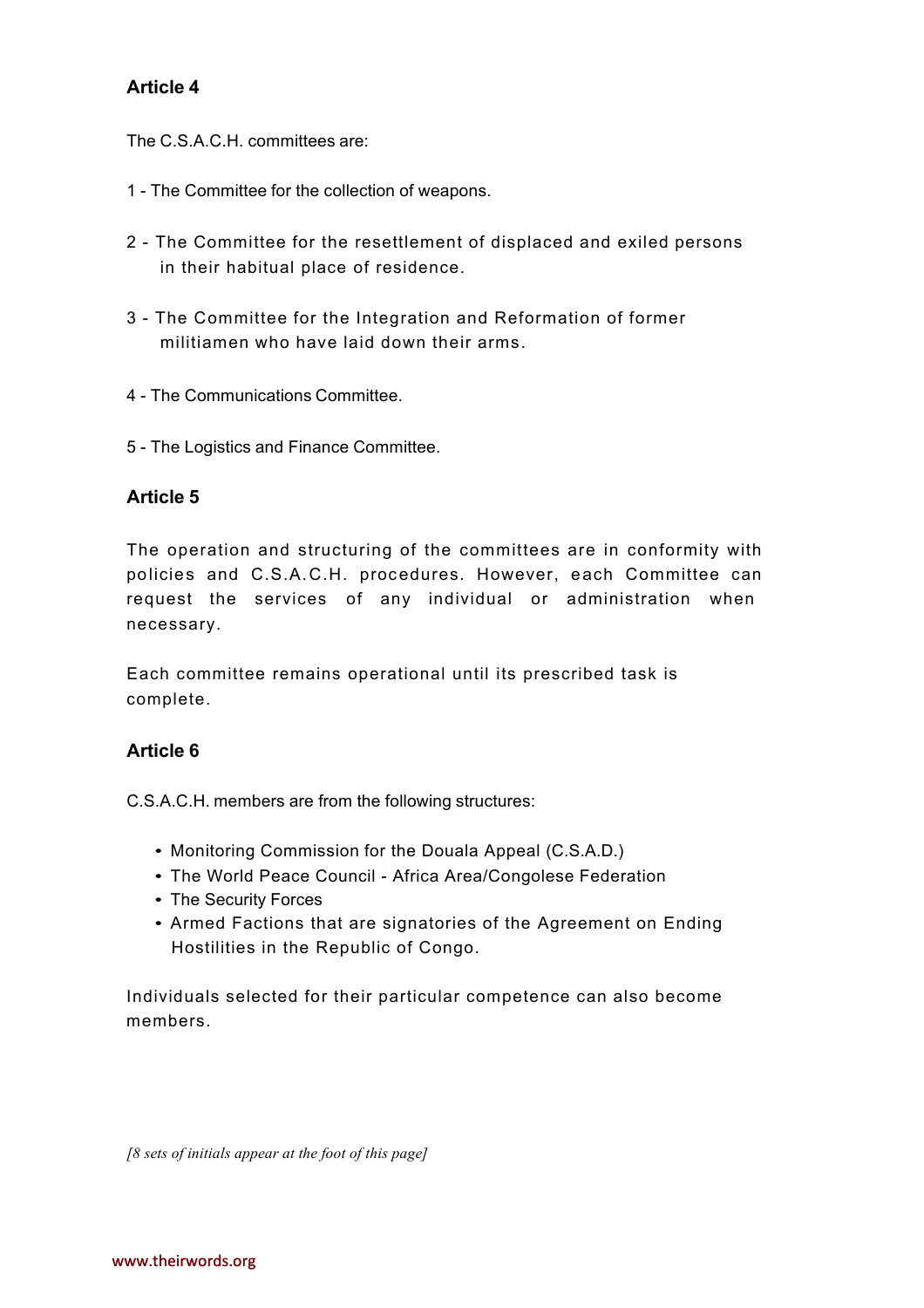Armed factions that are not signatories to the Agreement on Ending Hostilities in the Republic of Congo and who thereafter adhere to it shall delegate their members to Committee operations.

#### **Article 8**

The C.S.A.C.H. office consists of:

- A Chairman
- A Vice-President
- A Reporter
- A Secretary
- The Chairmen of the Five Committees
- A Treasurer

#### **Article 9**

The Committee consists of an office with 9 members, managed by:

- A Chairman
- A Vice-President
- A Reporter

#### **Article 10**

The C.S.A.C.H. adopts its own policies and procedures and budget.

#### **Article 11**

The committee's resources originate from grants, donations, and bequests.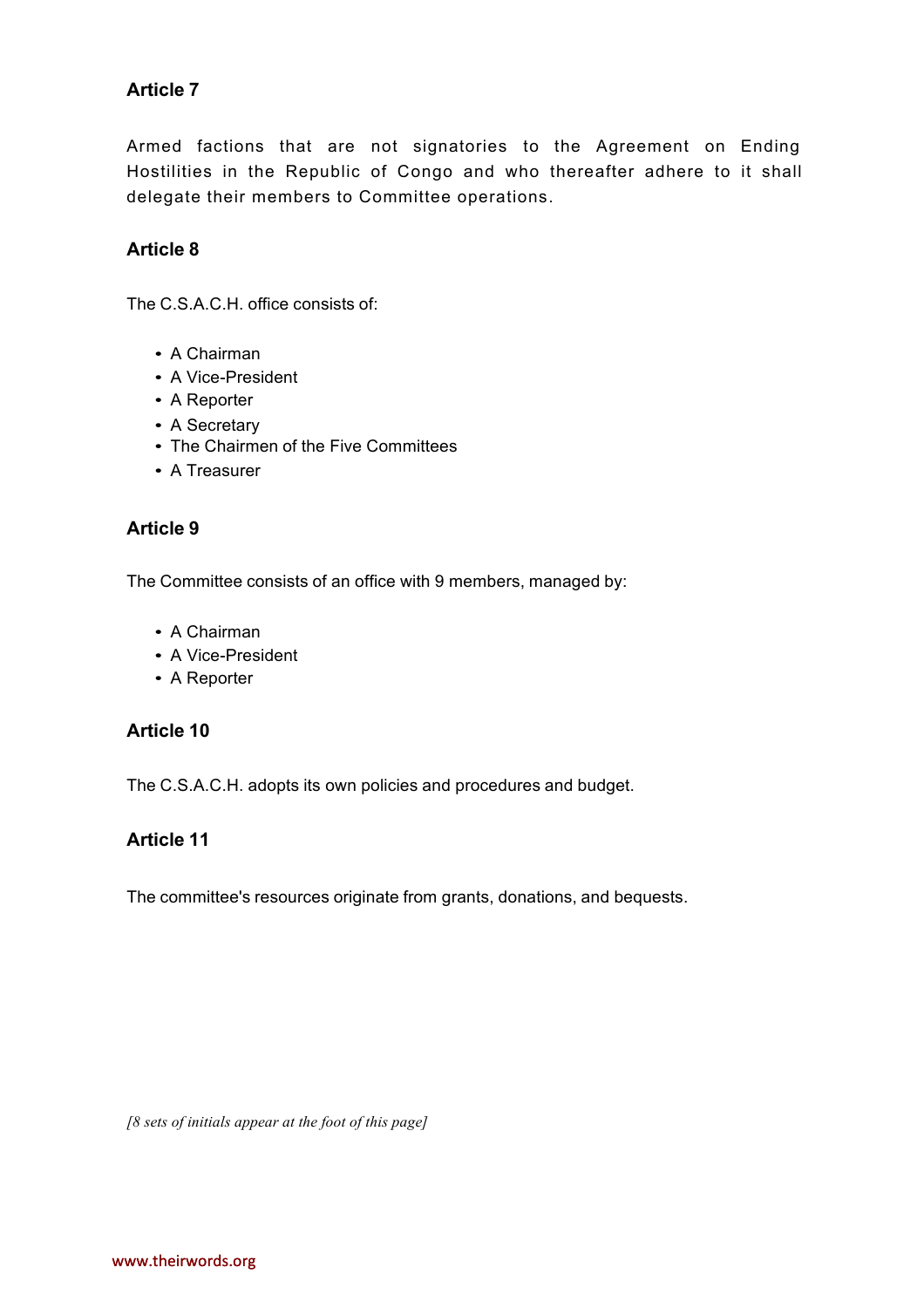The Committee shall cease to exist upon the termination of its tasks.

*Drawn up in Pointe-Noire, on November 16th 1999*

*Signatories*

#### **p.p. the Command of the Security Forces**

General Gilbert Mokoki *[signed]*

#### **p.p. the Monitoring Commission of the Douala Appeal (Facilitator)**

Marius Mouambenga *[signed]*

#### **p.p. the Ninja Command**

Bernard Ntandou *[signed]*

#### **p.p. the World Peace Council Africa Area/Congo. Fed. (Facilitator)**

Vital Balla *[signed]*

#### **p.p. the MNLCR Command**

Martin Ngolo *[signed]*

#### **p.p. the MNLC Command**

Colonel M'Bouissi-Moukoko *[signed]*

#### **p.p. the "Bana Dol" Command**

P/M Jean-Michel Dississa *[signed]*

#### **p.p. the Résistance Sud Sud Command**

Fidèle Ngoma Adada *[signed]*

#### **p.p. the Cobras Command**

Faustin Elenga *[signed]*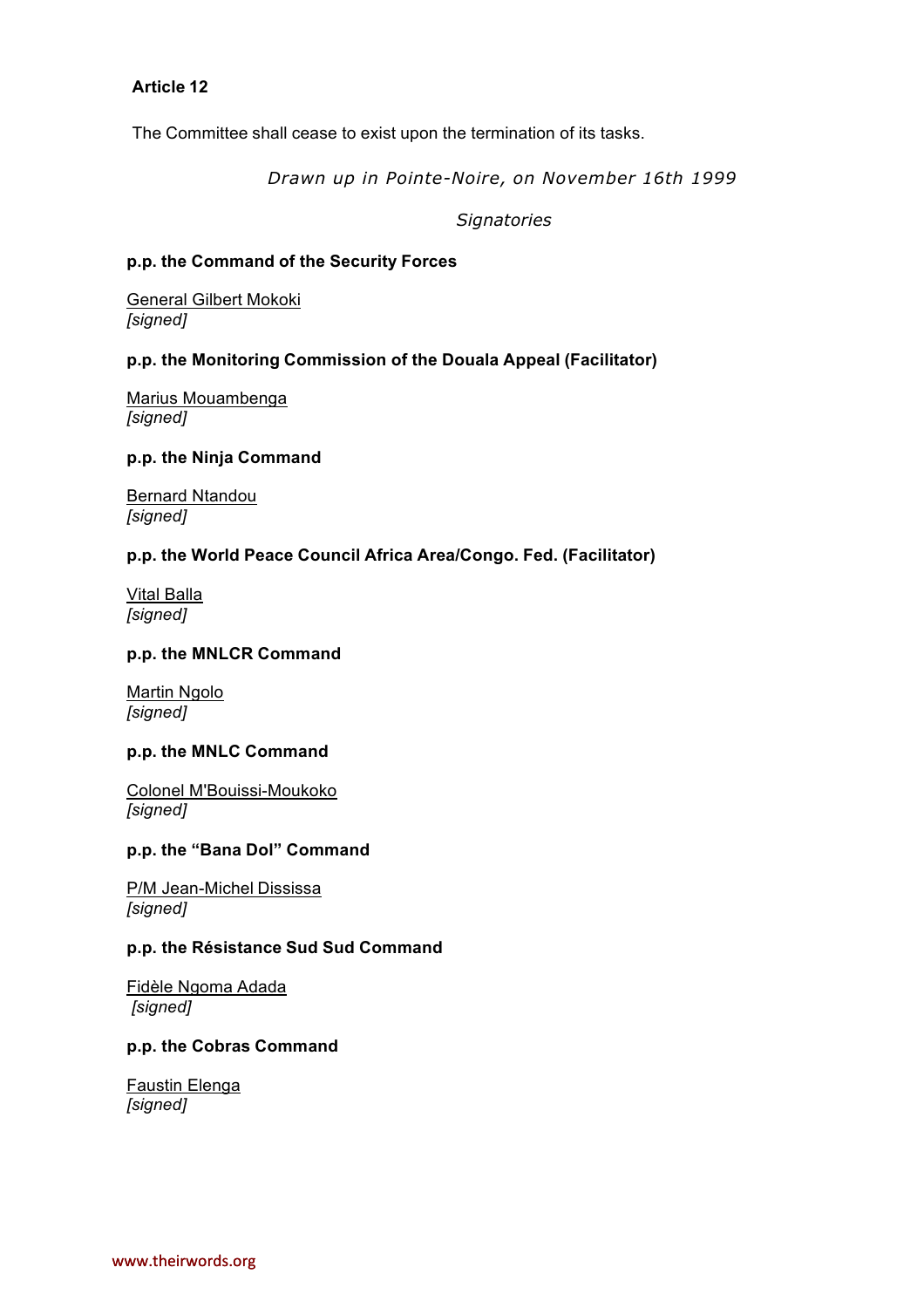## **Monitoring Commission for the Agreement on Ending Hostilities in the Republic of Congo**

#### **Composition of the Executive Office**

| $\bullet$ | Chairman:                | Marius MOUAMBENGA (CSAD)       |
|-----------|--------------------------|--------------------------------|
| $\bullet$ | Vice-President:          | Vital BALLA (CMPZA/FECONDE)    |
| $\bullet$ | Reporter:                | Colonel MBOUSSI-MOUKOKO (MNLC) |
|           | • Logistics and Finance: | Colonel KIBAMBA (FP)           |
| $\bullet$ | Secretary:               | Faustin ELENGA (Cobras)        |

#### **Committees**

#### *1 - The Committee for the collection of weapons*

- Chairman: Colonel André Justin Bongouende (FP)
- Vice-President: Commander Bernard Ntandou (Ninjas)
- Reporter: Captain Séraphin Mouendzi (CSAD)*Members*
- − Gilbert MBOUNGOU (CMPZA/FECONDE)
- − Pascal NGANTSIE (MNLC)
- − Pierre Alfred MANANGA (MNLCR)
- − Eticault LOKANGA (Cobras)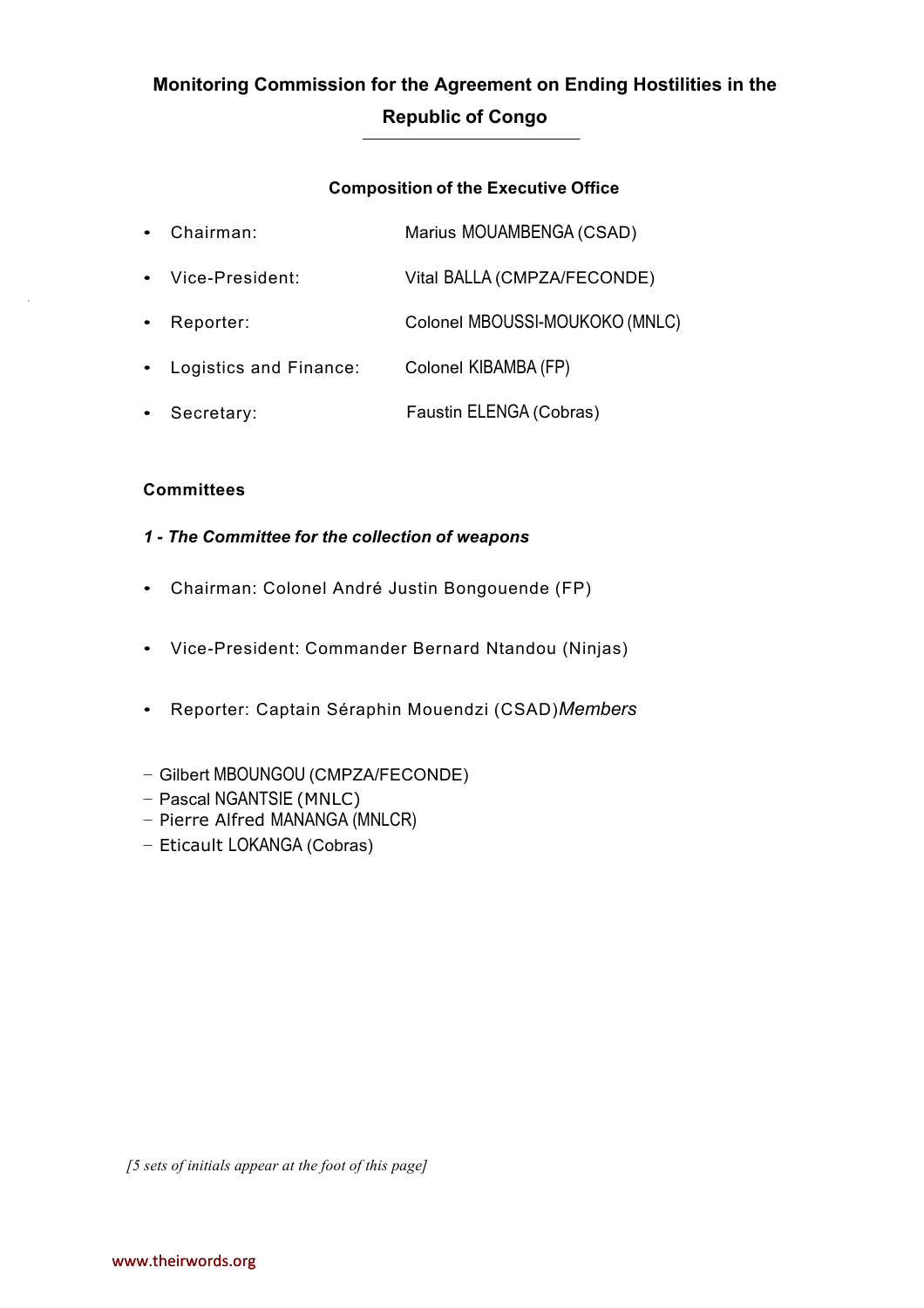## *2 - The Committee for the resettlement of displaced and exiled persons in their hab itual place of residence.*

- Chairman: Kinanga BERRY (CMPZA/FECONDE)
- Vice-President: Colonel Guy ONGAGNA (FP)
- Reporter: Guy Roger NGOKO (RSS)

#### *Members*

- Samuel Martin Okana Mpan (CSAD)
- Charles Ngoma Moukengue (MNLC)
- Martin Ngolo (MNLCR)
- Marcel lin Okanzi (Cobras)

## *3 - The Committee for the Integration and Reformation of former militiamen who have laid down their arms.*

- Chairman: Melanie Ibouritso (CSAD)
- Vice-President: Dr Gervais Ngoma (MNLCR)
- Reporter: Marcellin Elenga Ibata (Cobras)

#### *Members*

- Victor Malanda (CMPZA/FECONDE)
- Aser Malango (MNLC)